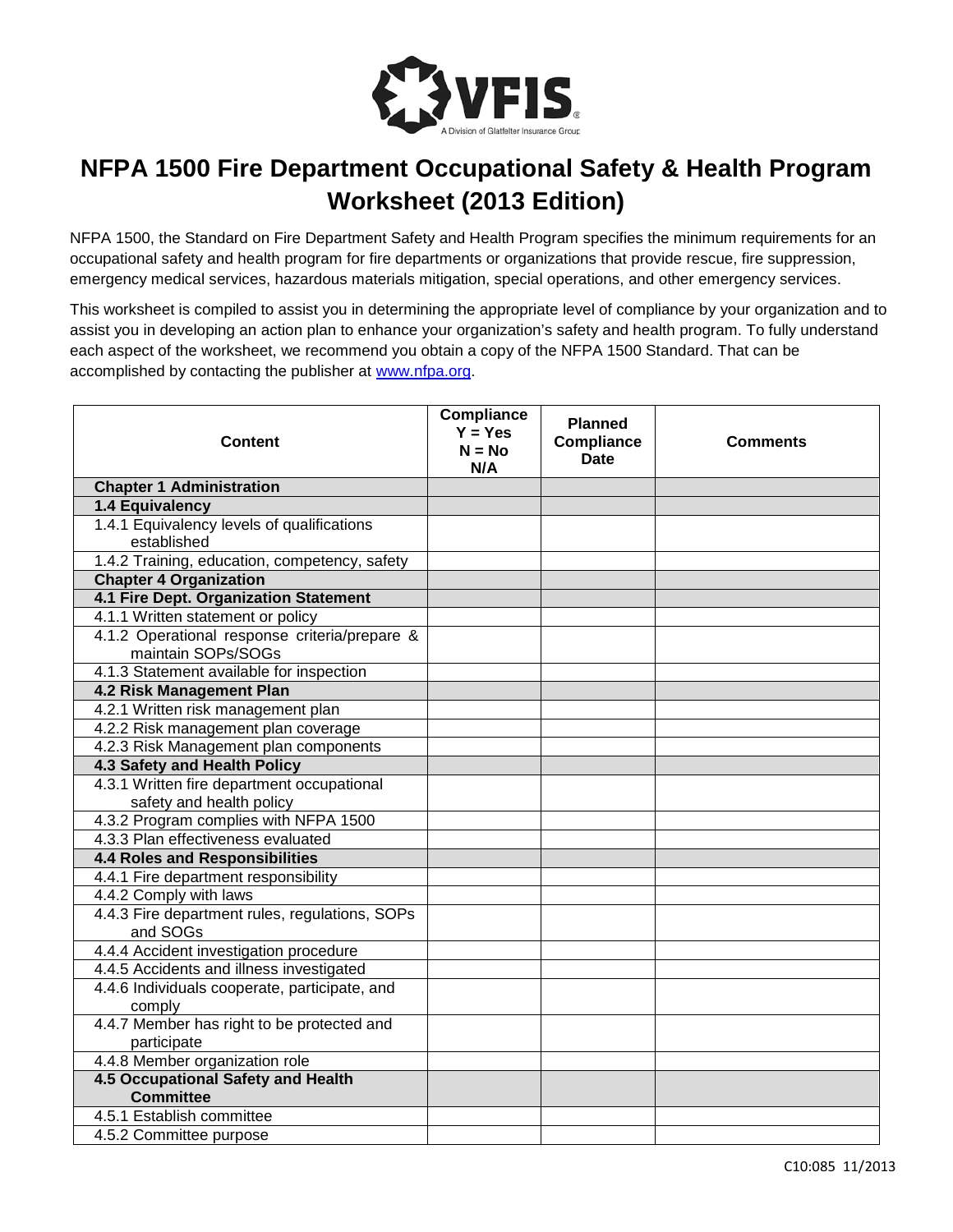| 4.5.3 Regular meetings                                        |                                            |                                      |                 |
|---------------------------------------------------------------|--------------------------------------------|--------------------------------------|-----------------|
| <b>Content</b>                                                | Compliance<br>$Y = Yes$<br>$N = No$<br>N/A | <b>Planned</b><br>Compliance<br>Date | <b>Comments</b> |
| <b>4.6 Records</b>                                            |                                            |                                      |                 |
| 4.6.1 Accidents, injury, illness, exposures,<br>death records |                                            |                                      |                 |
| 4.6.2 Occupational exposures                                  |                                            |                                      |                 |
| 4.6.3 Confidential health records                             |                                            |                                      |                 |
| 4.6.4 Training records                                        |                                            |                                      |                 |
| 4.6.5 Vehicles and equipment records                          |                                            |                                      |                 |
| 4.7 Appointment of the Health and<br><b>Safety Officer</b>    |                                            |                                      |                 |
| 4.7.1 Appointed by fire chief                                 |                                            |                                      |                 |
| 4.7.2 Meets qualifications                                    |                                            |                                      |                 |
| 4.7.3 Given authority to administer program                   |                                            |                                      |                 |
| 4.7.4 Performing functions in NFPA 1521                       |                                            |                                      |                 |
| 4.7.5 Managing occupational safety and health                 |                                            |                                      |                 |
| program<br>4.7.6 Additional safety officers and resources     |                                            |                                      |                 |
| available                                                     |                                            |                                      |                 |
| <b>Chapter 5 Training, Education, and</b>                     |                                            |                                      |                 |
| <b>Professional Development</b>                               |                                            |                                      |                 |
| <b>5.1 General Requirements</b>                               |                                            |                                      |                 |
| 5.1.1. Establish and maintain safety and health<br>training   |                                            |                                      |                 |
| 5.1.2 Training commensurate with duties and<br>functions      |                                            |                                      |                 |
| 5.1.3 Training and education programs for new<br>members      |                                            |                                      |                 |
| 5.1.4 Restrict the activities of new members                  |                                            |                                      |                 |
| 5.1.5 Training on the risk management plan                    |                                            |                                      |                 |
| 5.1.6 Training on department's written<br>procedures          |                                            |                                      |                 |
| 5.1.7 Training for emergency medical services                 |                                            |                                      |                 |
| 5.1.8 Training on operation, limitation,                      |                                            |                                      |                 |
| maintenance, and retirement criteria for                      |                                            |                                      |                 |
| personal protective equipment                                 |                                            |                                      |                 |
| 5.1.9 Maintaining proficiency in skills and                   |                                            |                                      |                 |
| knowledge                                                     |                                            |                                      |                 |
| 5.1.10 Training includes safe exiting and<br>accountability   |                                            |                                      |                 |
| 5.1.11 Training includes incident management                  |                                            |                                      |                 |
| and accountability system used by the<br>fire dept.           |                                            |                                      |                 |
| <b>5.2 Member Qualifications</b>                              |                                            |                                      |                 |
| 5.2.1 Fire fighters meet NFPA 1001                            |                                            |                                      |                 |
| 5.2.2 Drivers/operators meet NFPA 1002                        |                                            |                                      |                 |
| 5.2.3 Airport fire fighters meet NFPA 1003                    |                                            |                                      |                 |
| 5.2.4 Fire officers meet NFPA 1021                            |                                            |                                      |                 |
| 5.2.5 Wildland fire fighters meet NFPA 1051                   |                                            |                                      |                 |
| 5.2.6 Hazardous materials responders trained                  |                                            |                                      |                 |
| to at least operations level per NFPA 472                     |                                            |                                      |                 |
| <b>5.3 Training Requirements</b>                              |                                            |                                      |                 |
| 5.3.1 Adopt or develop training and education<br>curriculum   |                                            |                                      |                 |
| 5.3.2 Training supports minimum qualifications                |                                            |                                      |                 |
| and certifications of members                                 |                                            |                                      |                 |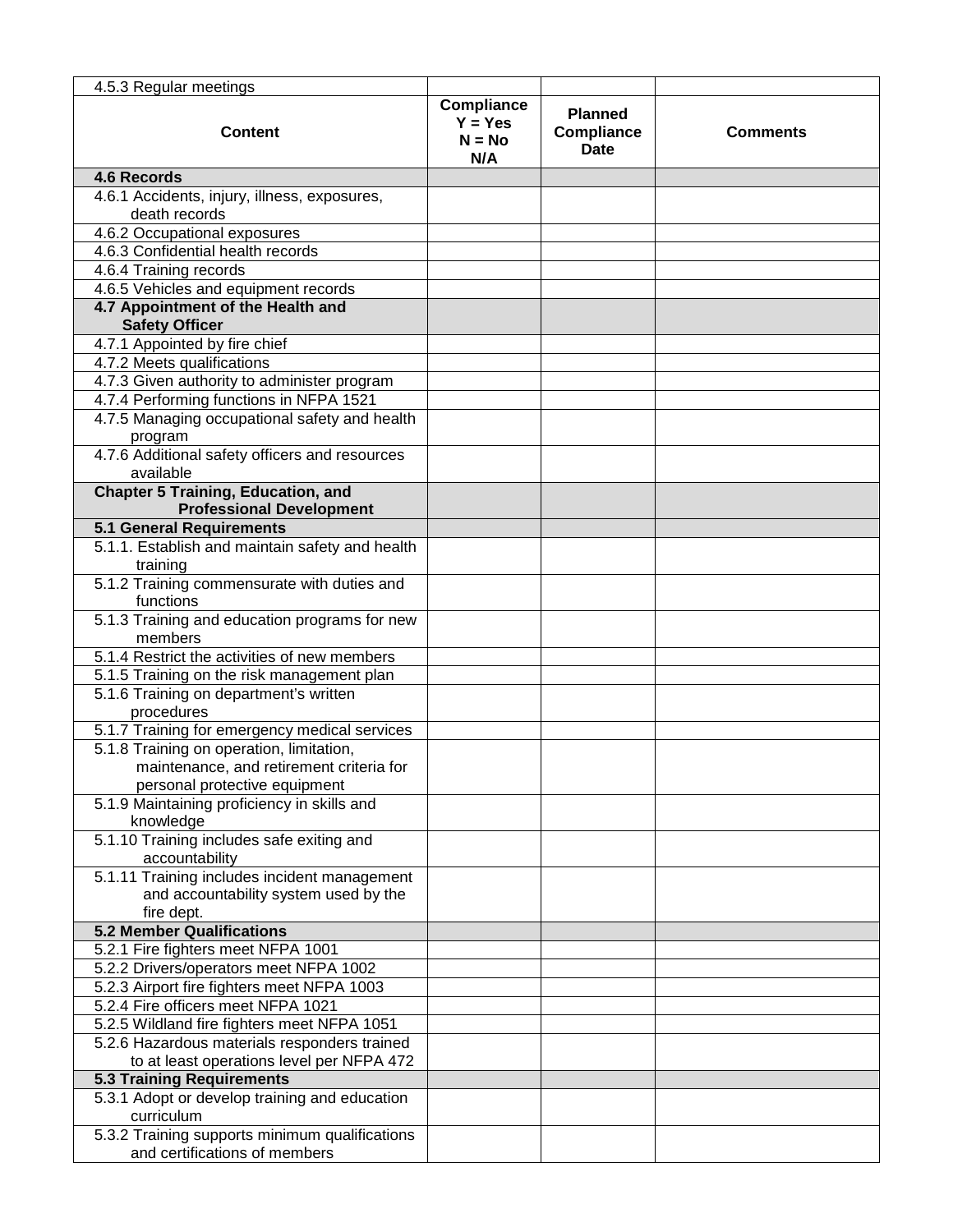| <b>Content</b>                                                             | <b>Compliance</b><br>$Y = Yes$<br>$N = No$<br>N/A | <b>Planned</b><br><b>Compliance</b><br><b>Date</b> | <b>Comments</b> |
|----------------------------------------------------------------------------|---------------------------------------------------|----------------------------------------------------|-----------------|
| 5.3.3 Members practice assigned skills sets on                             |                                                   |                                                    |                 |
| a regular basis but not less than annually.                                |                                                   |                                                    |                 |
| 5.3.4 Training for members when written                                    |                                                   |                                                    |                 |
| policies, practices, procedures, or                                        |                                                   |                                                    |                 |
| guidelines are changed.                                                    |                                                   |                                                    |                 |
| 5.3.5 SCBA training program per NFPA 1404                                  |                                                   |                                                    |                 |
| 5.3.6 Wildland fire fighters trained at least                              |                                                   |                                                    |                 |
| annually in the proper deployment of fire                                  |                                                   |                                                    |                 |
| shelter<br>5.3.7 Live fire training in accordance with                     |                                                   |                                                    |                 |
| <b>NFPA 1403</b>                                                           |                                                   |                                                    |                 |
| 5.3.8 Supervised training                                                  |                                                   |                                                    |                 |
| 5.3.9 Emergency medical services training                                  |                                                   |                                                    |                 |
| 5.3.10 Training on use, care, maintenance and                              |                                                   |                                                    |                 |
| limitation of PPE                                                          |                                                   |                                                    |                 |
| 5.3.11 Training includes incident management                               |                                                   |                                                    |                 |
| and accountability system used by the                                      |                                                   |                                                    |                 |
| fire department                                                            |                                                   |                                                    |                 |
| 5.3.12 Infectious disease control training to<br><b>NFPA 1581</b>          |                                                   |                                                    |                 |
| <b>5.4 Special Operations Training</b>                                     |                                                   |                                                    |                 |
| 5.4.1 Advanced training for special operations                             |                                                   |                                                    |                 |
| 5.4.2 Train members for support to special<br>operations                   |                                                   |                                                    |                 |
| 5.4.3 Technician level for hazardous materials<br>mitigation               |                                                   |                                                    |                 |
| 5.4.4 Rescue technician training to NFPA 1006<br>when required             |                                                   |                                                    |                 |
| 5.5. Member Proficiency                                                    |                                                   |                                                    |                 |
| 5.5.1 Proficiency of members                                               |                                                   |                                                    |                 |
| 5.5.2 Monitor training progress                                            |                                                   |                                                    |                 |
| 5.5.3 Annual skills check                                                  |                                                   |                                                    |                 |
| <b>Chapter 6 Fire Apparatus, Equipment and</b><br><b>Drivers/Operators</b> |                                                   |                                                    |                 |
| <b>6.1 Fire Department Apparatus</b>                                       |                                                   |                                                    |                 |
| 6.1.1 Safety and health concerns related to fire                           |                                                   |                                                    |                 |
| apparatus                                                                  |                                                   |                                                    |                 |
| 6.1.2 New fire apparatus meets NFPA 1901,                                  |                                                   |                                                    |                 |
| 6.1.3 New Wildland fire apparatus meets                                    |                                                   |                                                    |                 |
| <b>NFPA 1906</b>                                                           |                                                   |                                                    |                 |
| 6.1.4 New marine fire-fighting vessels meet<br><b>NFPA 1925</b>            |                                                   |                                                    |                 |
| 6.1.5 Tools, equipment, and SCBA properly<br>secured                       |                                                   |                                                    |                 |
| 6.1.6 Apparatus refurbished per NFPA 1912                                  |                                                   |                                                    |                 |
| 6.1.7 Restraints and harnesses for aircraft                                |                                                   |                                                    |                 |
| operations<br>6.1.8 Apparatus has storage area with positive               |                                                   |                                                    |                 |
| means to present unintentional hose                                        |                                                   |                                                    |                 |
| deployment                                                                 |                                                   |                                                    |                 |
| <b>6.2 Drivers/Operators of Fire</b>                                       |                                                   |                                                    |                 |
| <b>Department Apparatus</b>                                                |                                                   |                                                    |                 |
| 6.2.1 Successful completion of approved driver                             |                                                   |                                                    |                 |
| training                                                                   |                                                   |                                                    |                 |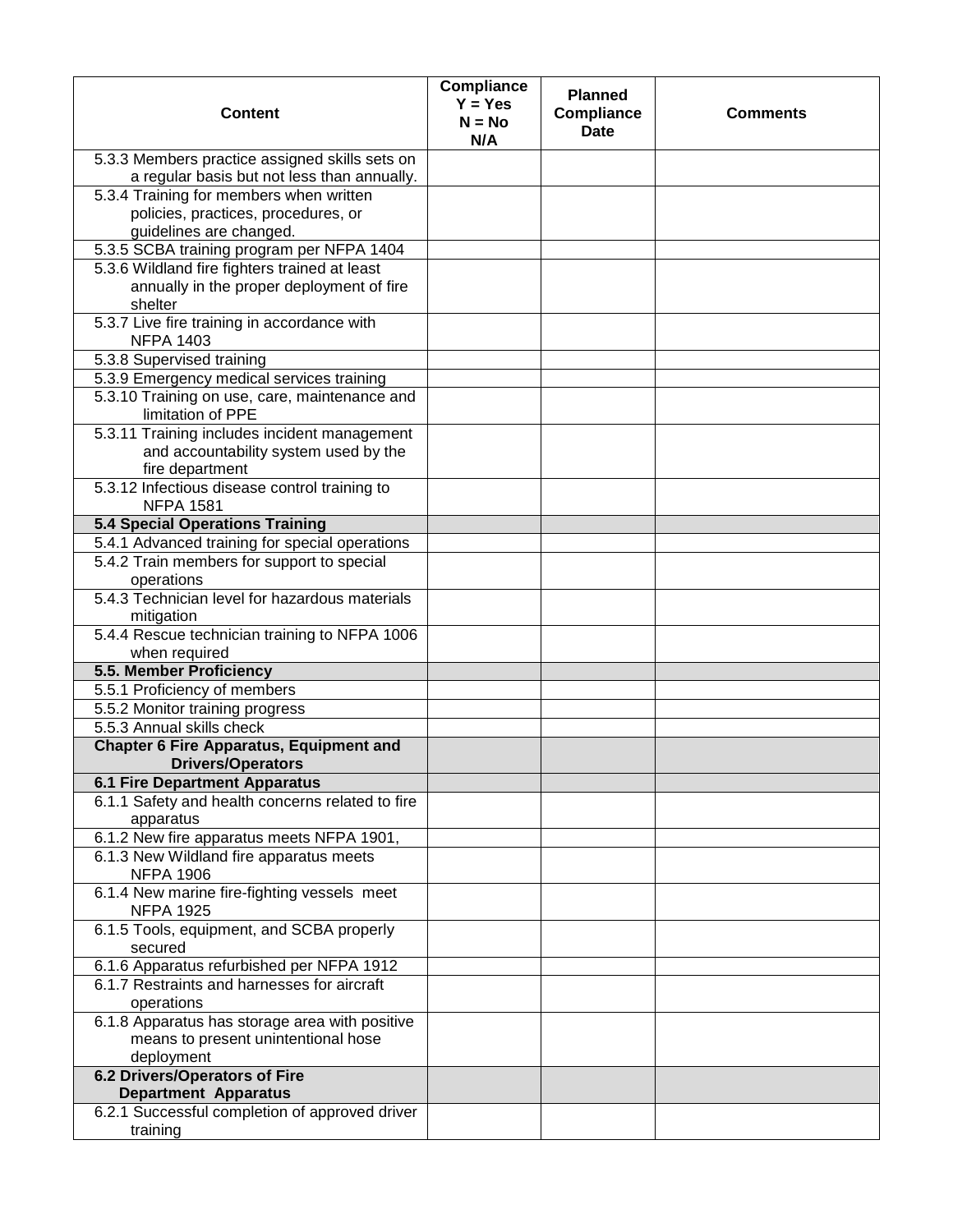| <b>Content</b>                                                               | Compliance<br>$Y = Yes$<br>$N = No$<br>N/A | <b>Planned</b><br><b>Compliance</b><br><b>Date</b> | <b>Comments</b> |
|------------------------------------------------------------------------------|--------------------------------------------|----------------------------------------------------|-----------------|
| 6.2.2 Complies with traffic laws including                                   |                                            |                                                    |                 |
| having valid driver's licenses                                               |                                            |                                                    |                 |
| 6.2.3 Rules and regulations for operating fire<br>department vehicles        |                                            |                                                    |                 |
| 6.2.4 Drivers are responsible                                                |                                            |                                                    |                 |
| 6.2.5 All persons secured                                                    |                                            |                                                    |                 |
| 6.2.6 Drivers obey all traffic laws                                          |                                            |                                                    |                 |
| 6.2.7 SOP's for non-emergency and                                            |                                            |                                                    |                 |
| emergency response                                                           |                                            |                                                    |                 |
| 6.2.8 Emergency response, drivers bring<br>vehicle to a complete stop:       |                                            |                                                    |                 |
| 6.2.9 Proceed only when safe                                                 |                                            |                                                    |                 |
| 6.2.10 Stop at unguarded railroad grade                                      |                                            |                                                    |                 |
| crossing                                                                     |                                            |                                                    |                 |
| 6.2.11 Use caution at guarded railroad grade                                 |                                            |                                                    |                 |
| crossings                                                                    |                                            |                                                    |                 |
| 6.2.12 SOP's - engine, transmission and<br>driveline retarders               |                                            |                                                    |                 |
| 6.2.13 SOP's manual brake limiting valves                                    |                                            |                                                    |                 |
| 6.2.14 Rules and regulations for private                                     |                                            |                                                    |                 |
| vehicles for emergency response                                              |                                            |                                                    |                 |
| <b>6.3 Riding in Fire Apparatus</b>                                          |                                            |                                                    |                 |
| 6.3.1 Tail steps and standing prohibited                                     |                                            |                                                    |                 |
| 6.3.2 Seat belts not released while the vehicle                              |                                            |                                                    |                 |
| is in motion                                                                 |                                            |                                                    |                 |
| 6.3.3 Secured to vehicle while performing                                    |                                            |                                                    |                 |
| emergency medical care                                                       |                                            |                                                    |                 |
| 6.3.4 Hose loading operations                                                |                                            |                                                    |                 |
| 6.3.5 Tiller training (if applicable)                                        |                                            |                                                    |                 |
| 6.3.6 Helmets for riding in unclosed areas                                   |                                            |                                                    |                 |
| 6.3.7 Eye protection for riding in unenclosed<br>areas                       |                                            |                                                    |                 |
| 6.3.8 Alternative transportation                                             |                                            |                                                    |                 |
| 6.4 Inspection, Maintenance, and Repair of                                   |                                            |                                                    |                 |
| <b>Fire Apparatus</b>                                                        |                                            |                                                    |                 |
| 6.4.1 Fire apparatus inspection, and repair per<br><b>NFPA 1911</b>          |                                            |                                                    |                 |
| 6.4.2 Pumpers service tested per NFPA 1911                                   |                                            |                                                    |                 |
| 6.4.3 Aerial ladders and elevating platforms<br>tested per NFPA 1911         |                                            |                                                    |                 |
| 6.4.4 Apparatus and equipment disinfected per                                |                                            |                                                    |                 |
| <b>NFPA 1581</b><br><b>6.5 Tools and Equipment</b>                           |                                            |                                                    |                 |
| 6.5.1 Safety and health are primary concerns                                 |                                            |                                                    |                 |
| 6.5.2 Hearing conservation                                                   |                                            |                                                    |                 |
| 6.5.3 New fire department ground ladders                                     |                                            |                                                    |                 |
| meet NFPA 1931                                                               |                                            |                                                    |                 |
| 6.5.4 New fire hose meets NFPA 1961                                          |                                            |                                                    |                 |
| 6.5.5 New spray nozzles meet NFPA 1964                                       |                                            |                                                    |                 |
| 6.5.6 Equipment inspected at least weekly and                                |                                            |                                                    |                 |
| within 24 hours after any use                                                |                                            |                                                    |                 |
| 6.5.7 Records maintained for the equipment                                   |                                            |                                                    |                 |
| 6.5.8 Tested at least annually<br>6.5.9 Defective or unserviceable equipment |                                            |                                                    |                 |
| removed from service                                                         |                                            |                                                    |                 |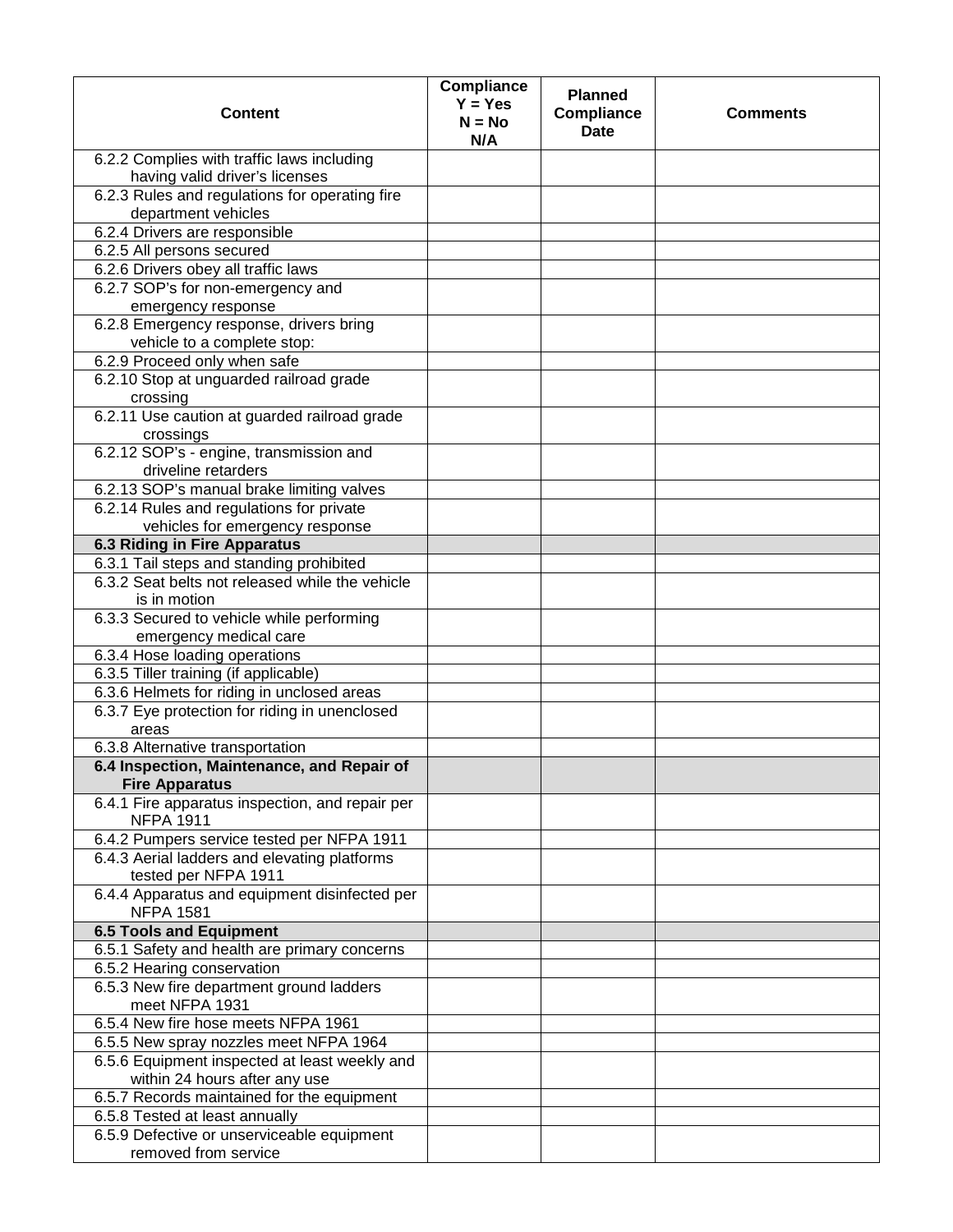| <b>Content</b>                                                                                  | <b>Compliance</b><br>$Y = Yes$<br>$N = No$<br>N/A | <b>Planned</b><br>Compliance<br><b>Date</b> | <b>Comments</b> |
|-------------------------------------------------------------------------------------------------|---------------------------------------------------|---------------------------------------------|-----------------|
| 6.5.10 Tools and equipment cleaned per NFPA<br>1581,                                            |                                                   |                                             |                 |
| 6.5.11 Fire Department ground ladders tested<br>per NFPA 1932                                   |                                                   |                                             |                 |
| 6.5.12 Fire hose inspected and tested per<br><b>NFPA 1962</b>                                   |                                                   |                                             |                 |
| 6.5.13 Portable fire extinguishers, tested and<br>inspected per NFPA 10                         |                                                   |                                             |                 |
| 6.5.14 Powered rescue tools meet NFPA 1936                                                      |                                                   |                                             |                 |
| <b>Chapter 7 Protective Clothing and</b><br><b>Protective Equipment</b>                         |                                                   |                                             |                 |
| 7.1 General                                                                                     |                                                   |                                             |                 |
| 7.1.1 Fire department provides PPE                                                              |                                                   |                                             |                 |
| 7.1.2 Use of PPE                                                                                |                                                   |                                             |                 |
| 7.1.3 PPE cleaned every 6 months per NFPA<br>1851                                               |                                                   |                                             |                 |
| 7.1.4 Where worn, station work uniforms meet<br><b>NFPA 1975</b>                                |                                                   |                                             |                 |
| 7.1.5 Clothing considered thermally unstable<br>not worn                                        |                                                   |                                             |                 |
| 7.1.6 Laundry service available for<br>contaminated clothing                                    |                                                   |                                             |                 |
| 7.2 Protective Clothing for Structural Fire                                                     |                                                   |                                             |                 |
| <b>Fighting</b>                                                                                 |                                                   |                                             |                 |
| 7.2.1 Protective clothing meets NFPA 1971                                                       |                                                   |                                             |                 |
| 7.2.2 Minimum 2 in. (50 mm) overlap of all<br>protective clothing layers                        |                                                   |                                             |                 |
| 7.2.3 Overlap not required on single piece<br>protection coveralls                              |                                                   |                                             |                 |
| 7.2.4.2 Gloves have proper interface                                                            |                                                   |                                             |                 |
| 7.2.5.1 Program in place for selection, care,<br>maintenance, and use of protective<br>clothing |                                                   |                                             |                 |
| 7.2.6 Require all members to wear all<br>appropriate protective ensemble                        |                                                   |                                             |                 |
| 7.3 Protective Clothing for Proximity Fire<br><b>Fighting Operations</b>                        |                                                   |                                             |                 |
| 7.3.1 Risk assessment performed as required                                                     |                                                   |                                             |                 |
| by Chapter 5 of NFPA 1581 to determine<br>need for proximity assembly                           |                                                   |                                             |                 |
| 7.3.2 Proximity fire-fighting protective                                                        |                                                   |                                             |                 |
| equipment meeting NFPA 1971 provided<br>and used                                                |                                                   |                                             |                 |
| 7.3.3 Overlap not required on single- piece<br>protection coveralls                             |                                                   |                                             |                 |
| 7.3.4 SCBA protected                                                                            |                                                   |                                             |                 |
| 7.4 Protective Clothing for Emergency<br><b>Medical Operations</b>                              |                                                   |                                             |                 |
| 7.4.1 Emergency medical protective clothing<br>meeting NFPA 1999 provided and used,             |                                                   |                                             |                 |
| 7.4.2 Members use emergency medical gloves                                                      |                                                   |                                             |                 |
| 7.4.3 Members use emergency medical body<br>and face protection                                 |                                                   |                                             |                 |
| 7.4.4 Infection control program for EMS                                                         |                                                   |                                             |                 |
| protective clothing meets NFPA 1581                                                             |                                                   |                                             |                 |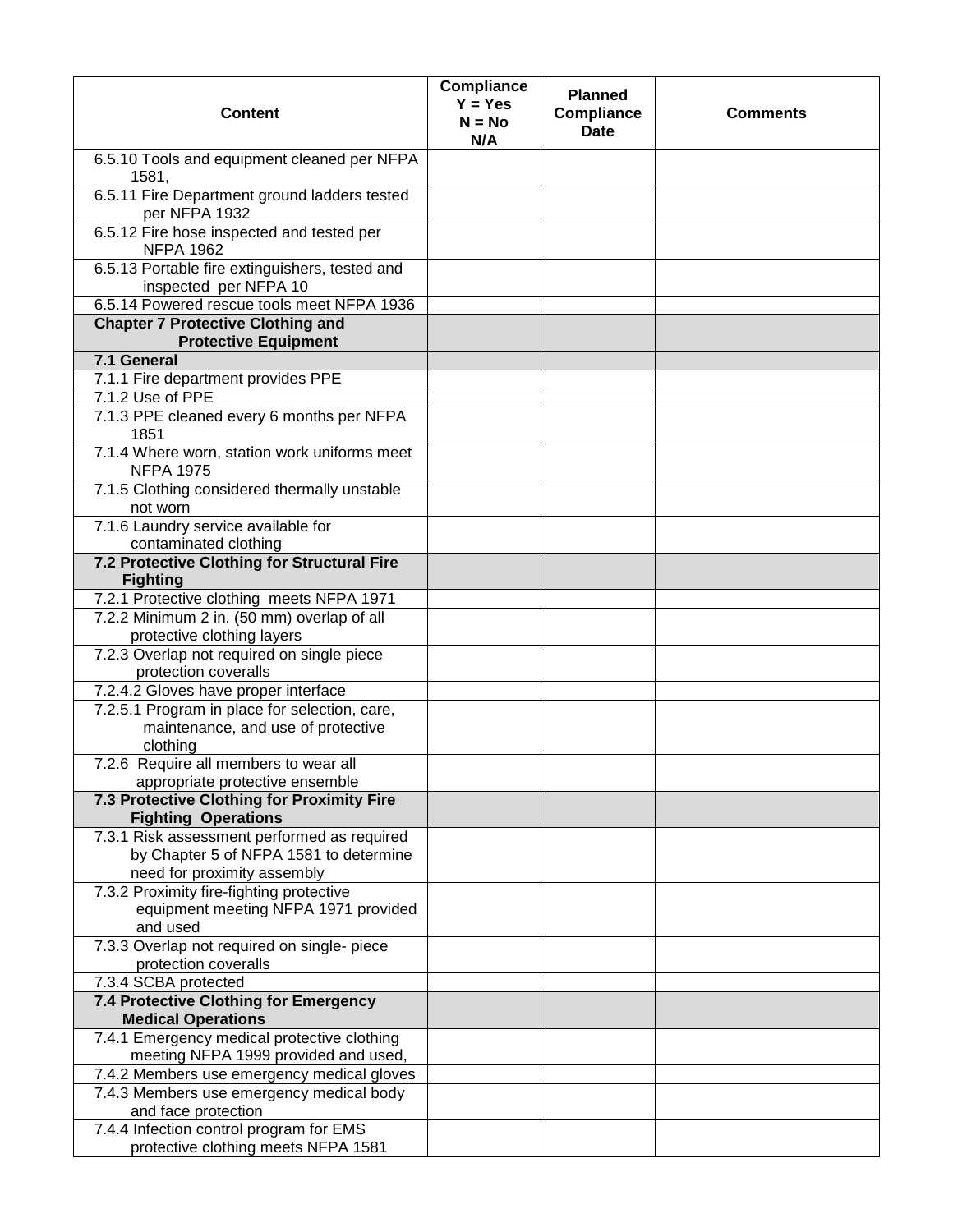| 7.5 Chemical-Protective Clothing for<br><b>Hazardous</b><br><b>Material</b><br><b>Emergency Operations</b><br>7.5.1 Members have and use vapor-protective<br>garments that meet NFPA 1991 when<br>appropriate<br>7.5.2 Members have and use liquid splash-<br>protective garments that meet NFPA<br>1992 when appropriate<br>7.5.3 Members have and use appropriate<br>protective ensemble for CBRN terrorism<br>incidents<br>7.6 Inspection, Maintenance, and Disposal<br>of Chemical- Protective Clothing | <b>Content</b>                     | Compliance<br>$Y = Yes$<br>$N = No$<br>N/A | <b>Planned</b><br><b>Compliance</b><br><b>Date</b> | <b>Comments</b> |
|-------------------------------------------------------------------------------------------------------------------------------------------------------------------------------------------------------------------------------------------------------------------------------------------------------------------------------------------------------------------------------------------------------------------------------------------------------------------------------------------------------------|------------------------------------|--------------------------------------------|----------------------------------------------------|-----------------|
|                                                                                                                                                                                                                                                                                                                                                                                                                                                                                                             |                                    |                                            |                                                    |                 |
|                                                                                                                                                                                                                                                                                                                                                                                                                                                                                                             |                                    |                                            |                                                    |                 |
|                                                                                                                                                                                                                                                                                                                                                                                                                                                                                                             |                                    |                                            |                                                    |                 |
|                                                                                                                                                                                                                                                                                                                                                                                                                                                                                                             |                                    |                                            |                                                    |                 |
|                                                                                                                                                                                                                                                                                                                                                                                                                                                                                                             |                                    |                                            |                                                    |                 |
|                                                                                                                                                                                                                                                                                                                                                                                                                                                                                                             |                                    |                                            |                                                    |                 |
|                                                                                                                                                                                                                                                                                                                                                                                                                                                                                                             |                                    |                                            |                                                    |                 |
|                                                                                                                                                                                                                                                                                                                                                                                                                                                                                                             |                                    |                                            |                                                    |                 |
|                                                                                                                                                                                                                                                                                                                                                                                                                                                                                                             |                                    |                                            |                                                    |                 |
|                                                                                                                                                                                                                                                                                                                                                                                                                                                                                                             |                                    |                                            |                                                    |                 |
|                                                                                                                                                                                                                                                                                                                                                                                                                                                                                                             |                                    |                                            |                                                    |                 |
|                                                                                                                                                                                                                                                                                                                                                                                                                                                                                                             |                                    |                                            |                                                    |                 |
|                                                                                                                                                                                                                                                                                                                                                                                                                                                                                                             |                                    |                                            |                                                    |                 |
|                                                                                                                                                                                                                                                                                                                                                                                                                                                                                                             |                                    |                                            |                                                    |                 |
|                                                                                                                                                                                                                                                                                                                                                                                                                                                                                                             | 7.6.1 Inspected and maintained per |                                            |                                                    |                 |
| manufacturer's recommendation                                                                                                                                                                                                                                                                                                                                                                                                                                                                               |                                    |                                            |                                                    |                 |
| 7.6.2 Dispose of contaminated garments                                                                                                                                                                                                                                                                                                                                                                                                                                                                      |                                    |                                            |                                                    |                 |
| 7.7 Protective Clothing and Equipment for                                                                                                                                                                                                                                                                                                                                                                                                                                                                   |                                    |                                            |                                                    |                 |
|                                                                                                                                                                                                                                                                                                                                                                                                                                                                                                             |                                    |                                            |                                                    |                 |
| <b>Wildland Fire Fighting</b>                                                                                                                                                                                                                                                                                                                                                                                                                                                                               |                                    |                                            |                                                    |                 |
| 7.7.1 SOP's for use of protective clothing                                                                                                                                                                                                                                                                                                                                                                                                                                                                  |                                    |                                            |                                                    |                 |
| 7.7.2 Protective clothing that meets NFPA                                                                                                                                                                                                                                                                                                                                                                                                                                                                   |                                    |                                            |                                                    |                 |
| 1977 provided and used                                                                                                                                                                                                                                                                                                                                                                                                                                                                                      |                                    |                                            |                                                    |                 |
| 7.7.3 Fire shelter provided and worn properly                                                                                                                                                                                                                                                                                                                                                                                                                                                               |                                    |                                            |                                                    |                 |
| 7.8 Protective Ensemble for Technical                                                                                                                                                                                                                                                                                                                                                                                                                                                                       |                                    |                                            |                                                    |                 |
| <b>Rescue</b><br><b>Operations</b>                                                                                                                                                                                                                                                                                                                                                                                                                                                                          |                                    |                                            |                                                    |                 |
| 7.8.1 Technical rescue protective clothing                                                                                                                                                                                                                                                                                                                                                                                                                                                                  |                                    |                                            |                                                    |                 |
| meeting NFPA 1951 provided and used                                                                                                                                                                                                                                                                                                                                                                                                                                                                         |                                    |                                            |                                                    |                 |
| 7.8.2 Minimum 2 in (50 mm) overlap of all                                                                                                                                                                                                                                                                                                                                                                                                                                                                   |                                    |                                            |                                                    |                 |
| protective clothing layers                                                                                                                                                                                                                                                                                                                                                                                                                                                                                  |                                    |                                            |                                                    |                 |
| 7.8.3 Respiratory protection certified by NIOSH                                                                                                                                                                                                                                                                                                                                                                                                                                                             |                                    |                                            |                                                    |                 |
| provided and used                                                                                                                                                                                                                                                                                                                                                                                                                                                                                           |                                    |                                            |                                                    |                 |
| 7.8.4 Primary eye protection that meets NFPA                                                                                                                                                                                                                                                                                                                                                                                                                                                                |                                    |                                            |                                                    |                 |
| 1951 provided and used                                                                                                                                                                                                                                                                                                                                                                                                                                                                                      |                                    |                                            |                                                    |                 |
| 7.8.5 Protective clothing used and maintained                                                                                                                                                                                                                                                                                                                                                                                                                                                               |                                    |                                            |                                                    |                 |
| per manufacturer's instructions                                                                                                                                                                                                                                                                                                                                                                                                                                                                             |                                    |                                            |                                                    |                 |
| 7.9 Protective Clothing and Equipment for                                                                                                                                                                                                                                                                                                                                                                                                                                                                   |                                    |                                            |                                                    |                 |
| <b>Surface Water Operations</b>                                                                                                                                                                                                                                                                                                                                                                                                                                                                             |                                    |                                            |                                                    |                 |
| 7.9.1 Members who engage in surface water                                                                                                                                                                                                                                                                                                                                                                                                                                                                   |                                    |                                            |                                                    |                 |
| operations use a protective ensemble                                                                                                                                                                                                                                                                                                                                                                                                                                                                        |                                    |                                            |                                                    |                 |
| meeting NFPA 1951                                                                                                                                                                                                                                                                                                                                                                                                                                                                                           |                                    |                                            |                                                    |                 |
| 7.9.2 Surface water protective ensembles used                                                                                                                                                                                                                                                                                                                                                                                                                                                               |                                    |                                            |                                                    |                 |
| and maintained in accordance to                                                                                                                                                                                                                                                                                                                                                                                                                                                                             |                                    |                                            |                                                    |                 |
| manufacturer's instructions                                                                                                                                                                                                                                                                                                                                                                                                                                                                                 |                                    |                                            |                                                    |                 |
| 7.9.3 Fire department established                                                                                                                                                                                                                                                                                                                                                                                                                                                                           |                                    |                                            |                                                    |                 |
| maintenance and inspection program for                                                                                                                                                                                                                                                                                                                                                                                                                                                                      |                                    |                                            |                                                    |                 |
| surface water operation protective                                                                                                                                                                                                                                                                                                                                                                                                                                                                          |                                    |                                            |                                                    |                 |
| ensembles                                                                                                                                                                                                                                                                                                                                                                                                                                                                                                   |                                    |                                            |                                                    |                 |
| 7.9.4 Proper decontamination procedures for                                                                                                                                                                                                                                                                                                                                                                                                                                                                 |                                    |                                            |                                                    |                 |
| surface water protective ensembles                                                                                                                                                                                                                                                                                                                                                                                                                                                                          |                                    |                                            |                                                    |                 |
| 7.10 Respiratory Protection Program                                                                                                                                                                                                                                                                                                                                                                                                                                                                         |                                    |                                            |                                                    |                 |
| 7.10.1 Respiratory protection program                                                                                                                                                                                                                                                                                                                                                                                                                                                                       |                                    |                                            |                                                    |                 |
| addresses the selection, care,                                                                                                                                                                                                                                                                                                                                                                                                                                                                              |                                    |                                            |                                                    |                 |
| maintenance, and use                                                                                                                                                                                                                                                                                                                                                                                                                                                                                        |                                    |                                            |                                                    |                 |
| 7.10.2 SOPs addresses respiratory protection                                                                                                                                                                                                                                                                                                                                                                                                                                                                |                                    |                                            |                                                    |                 |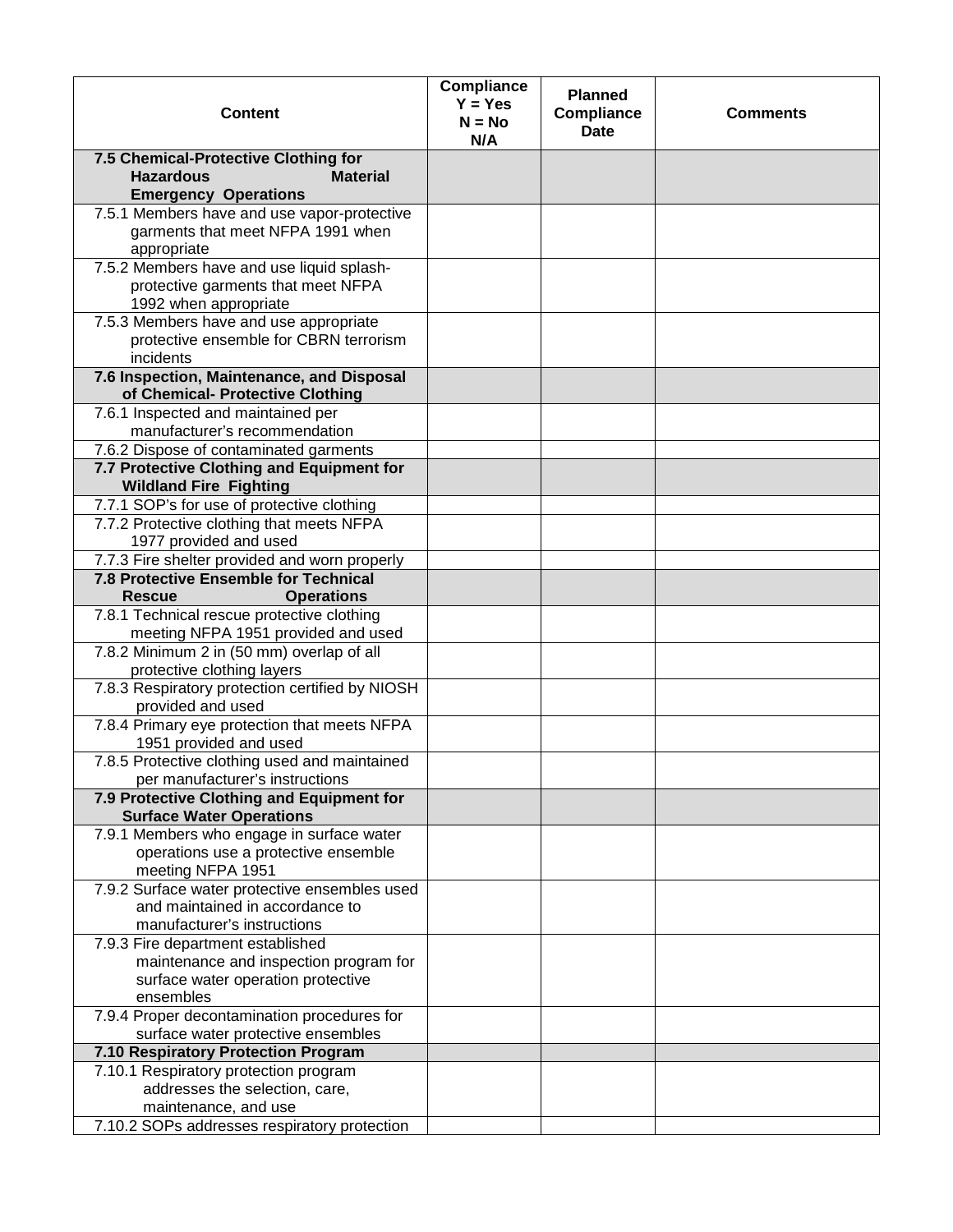| <b>Content</b>                                                                                   | Compliance<br>$Y = Yes$<br>$N = No$<br>N/A | <b>Planned</b><br>Compliance<br><b>Date</b> | <b>Comments</b> |
|--------------------------------------------------------------------------------------------------|--------------------------------------------|---------------------------------------------|-----------------|
| 7.10.3 Members qualified at least annually in<br>use                                             |                                            |                                             |                 |
| 7.10.4 Reserve SCBA provided and<br>maintained                                                   |                                            |                                             |                 |
| 7.10.5 Adequate reserve air supply                                                               |                                            |                                             |                 |
| 7.10.6 Equipment stored ready- for- use and<br>properly protected                                |                                            |                                             |                 |
| 7.10.7 SCBA provided that meets NFPA 1981<br>and required to be used                             |                                            |                                             |                 |
| 7.10.8 Members understand keeping facepiece<br>in place                                          |                                            |                                             |                 |
| 7.11 Breathing Air                                                                               |                                            |                                             |                 |
| 7. 11.1 Breathing air meets NFPA 1989                                                            |                                            |                                             |                 |
| 7.12 Respiratory Protection Equipment                                                            |                                            |                                             |                 |
| 7.12.1 SCBA meet appropriate standards                                                           |                                            |                                             |                 |
| 7.12.2 Supplied-air respirators appropriate for<br>intended application                          |                                            |                                             |                 |
| 7.12.3 Air-purifying respirators NIOSH certified<br>with policy for use                          |                                            |                                             |                 |
| 7.13 Fit Testing                                                                                 |                                            |                                             |                 |
| 7.13.1 Quantitative fit test annually                                                            |                                            |                                             |                 |
| 7.13.2 New members fit tested before<br>permitted in hazardous atmospheres                       |                                            |                                             |                 |
| 7.13.3 Respirators quantitative fit testing in<br>negative pressure mode                         |                                            |                                             |                 |
| 7.13.4 Records of facepiece fitting test                                                         |                                            |                                             |                 |
| 7.13.5 Protection factor at least 500 for                                                        |                                            |                                             |                 |
| negative-pressure facepieces                                                                     |                                            |                                             |                 |
| 7.14 Using Respiratory Protection                                                                |                                            |                                             |                 |
| 7.14.1 Facepiece-to-face seal required                                                           |                                            |                                             |                 |
| 7.14.2 Nothing passes through area of seal                                                       |                                            |                                             |                 |
| 7.14.3 No beard and facial hair in area of seal                                                  |                                            |                                             |                 |
| 7.14.4 Spectacles fitted to inside of facepiece                                                  |                                            |                                             |                 |
| 7.14.5 Spectacle strap or temple bars<br>prohibited                                              |                                            |                                             |                 |
| 7.14.6 Contact lenses permitted                                                                  |                                            |                                             |                 |
| 7.14.7 Head covering breaking seal prohibited                                                    |                                            |                                             |                 |
| 7.14.8 SCBA facepiece/head harness worn<br>under protective hood                                 |                                            |                                             |                 |
| 7.14.9 SCBA facepiece/head harness worn<br>under hazardous materials chemical<br>protective hood |                                            |                                             |                 |
| 7.14.10 Helmet does not interfere with the<br>facepiece-to-face seal                             |                                            |                                             |                 |
| 7.15 SCBA Cylinders                                                                              |                                            |                                             |                 |
| 7.15.1 Inspected annually                                                                        |                                            |                                             |                 |
| 7.15.2 Hydrostatic test cylinders                                                                |                                            |                                             |                 |
| 7.15.3 In-service SCBA cylinders stored<br>charged                                               |                                            |                                             |                 |
| 7.15.4 In-service SCBA cylinders inspected<br>weekly, monthly, and prior to filling              |                                            |                                             |                 |
| 7.15.5 Personnel protected during SCBA<br>cylinder filling                                       |                                            |                                             |                 |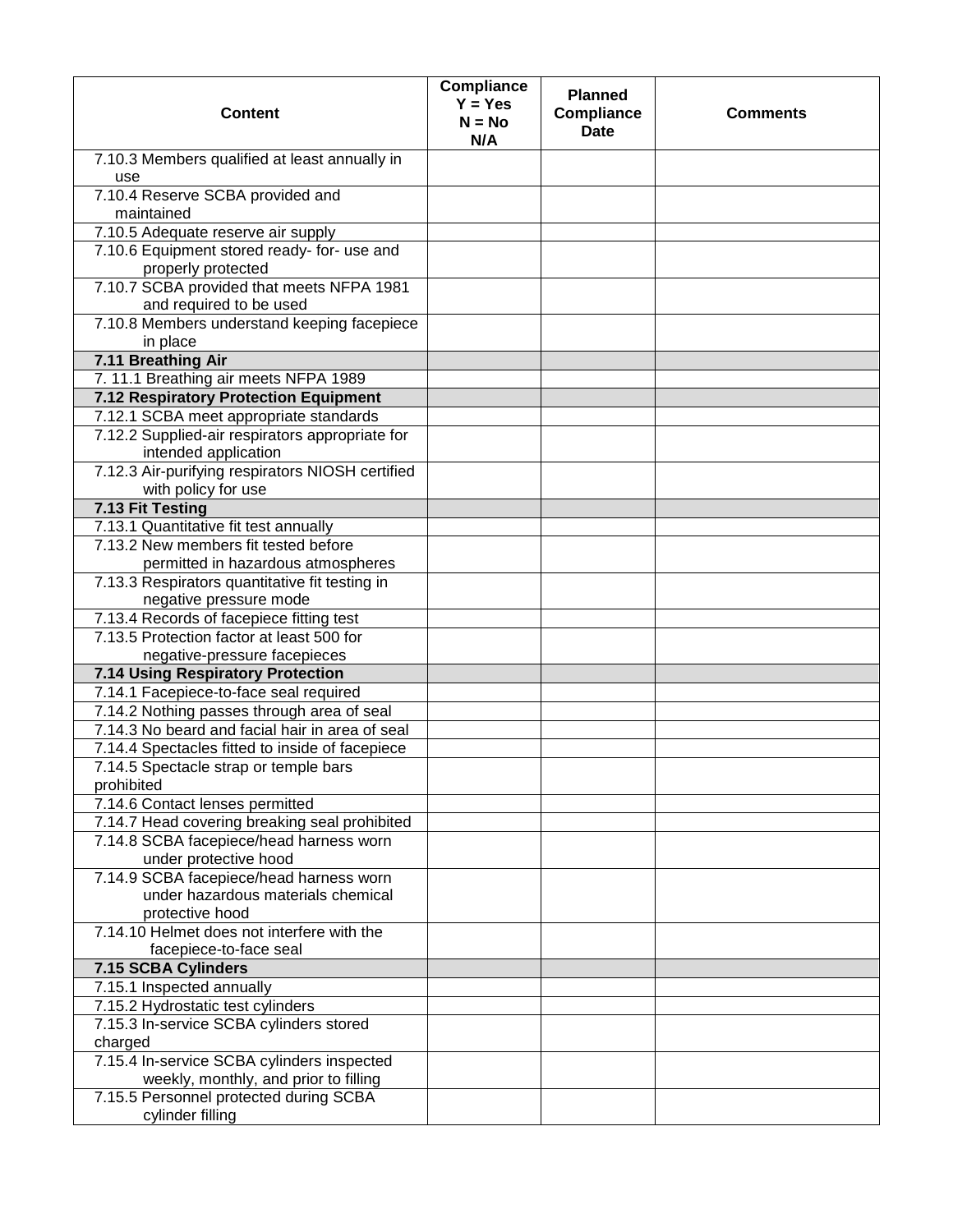| <b>Content</b>                                                                  | Compliance<br>$Y = Yes$<br>$N = No$<br>N/A | <b>Planned</b><br>Compliance<br><b>Date</b> | <b>Comments</b> |
|---------------------------------------------------------------------------------|--------------------------------------------|---------------------------------------------|-----------------|
| 7.15.6 Unique situations for rapid filling<br>identified                        |                                            |                                             |                 |
| 7.15.7 Risk assessment process used to<br>identify rapid filling situations     |                                            |                                             |                 |
| 7.15.8 Rapid refilling of SCBA on person<br>limited                             |                                            |                                             |                 |
| 7.15.9 Emergency situation for air transfer<br>permitted                        |                                            |                                             |                 |
| 7.15.10 Transfilling per manufacturer's<br>instructions                         |                                            |                                             |                 |
| 7.16 Personal Alert Safety Systems (PASS)                                       |                                            |                                             |                 |
| 7.16.1 PASS meet NFPA 1982                                                      |                                            |                                             |                 |
| 7. 16.2 Members provided with and use PASS<br>device                            |                                            |                                             |                 |
| 7. 16.3 Tested at least weekly and prior to use                                 |                                            |                                             |                 |
| 7.17 Life Safety Rope and System<br><b>Components</b>                           |                                            |                                             |                 |
| 7.17.1 Life safety rope and system<br>components meet NFPA 1983                 |                                            |                                             |                 |
| 7.17.2 Life safety rope used for other purposes<br>removed from service         |                                            |                                             |                 |
| 7.17.3 Reuse of life safety rope only after<br>evaluation                       |                                            |                                             |                 |
| 7.17.4 Rope inspection by qualified person                                      |                                            |                                             |                 |
| 7.17.5 Records document each life safety rope<br>use                            |                                            |                                             |                 |
| 7.18 Face and Eye Protection                                                    |                                            |                                             |                 |
| 7.18.1 Eye protection appropriate for hazard<br>provided and used               |                                            |                                             |                 |
| 7.18.2 SCBA facepiece used as primary face<br>and eye protection                |                                            |                                             |                 |
| 7.18.3 Primary eye protection used when full<br>facepiece not used              |                                            |                                             |                 |
| <b>7.19 Hearing Protection</b>                                                  |                                            |                                             |                 |
| 7.19.1 Provided and used when apparatus<br>noise in excess of 90 dBA            |                                            |                                             |                 |
| 7.19.2 Provided and used when tool and<br>equipment noise in excess of 90 dBA   |                                            |                                             |                 |
| 7.19.3 Hearing conservation program                                             |                                            |                                             |                 |
| 7.20 New and Existing Protective Clothing<br><b>Protective Equipment</b><br>and |                                            |                                             |                 |
| 7.20.1 New PPE meets current standards                                          |                                            |                                             |                 |
| 7.20.2 Existing PPE shall have met standards<br>when manufactured               |                                            |                                             |                 |
| 7.20.3 PPE retired in accordance with NFPA<br>1851                              |                                            |                                             |                 |
| <b>Chapter 8 Emergency Operations</b>                                           |                                            |                                             |                 |
| 8.1 Incident Management                                                         |                                            |                                             |                 |
| 8.1.1 Prevent accidents and injuries                                            |                                            |                                             |                 |
| 8.1.2 Incident management system in writing<br>and meets NFPA 1561              |                                            |                                             |                 |
| 8.1.3 IMS used at all emergency incidents                                       |                                            |                                             |                 |
| 8.1.4 IMS applied to drills, exercises, and<br>training                         |                                            |                                             |                 |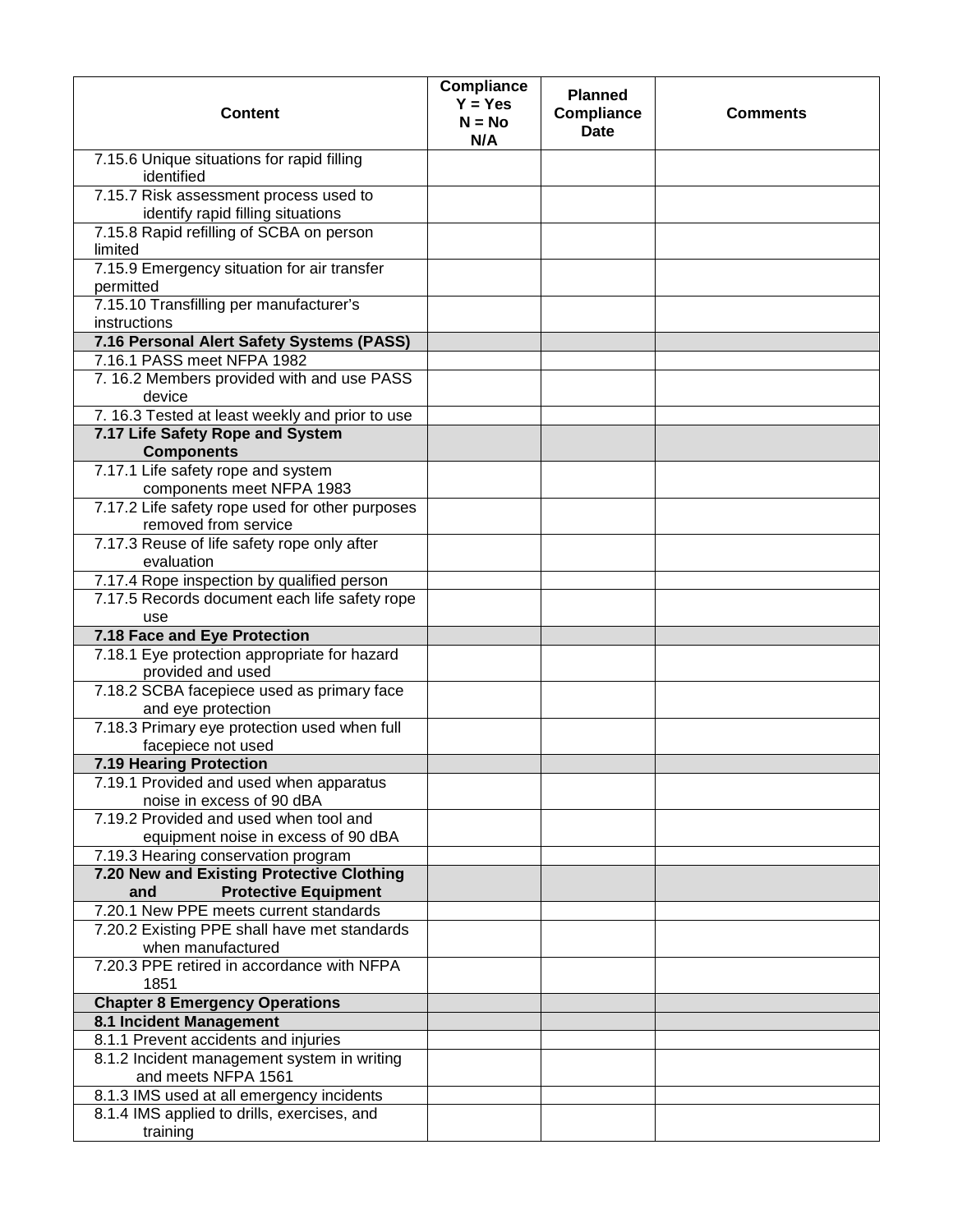| <b>Content</b>                                                                                    | <b>Compliance</b><br>$Y = Yes$<br>$N = No$<br>N/A | <b>Planned</b><br><b>Compliance</b><br><b>Date</b> | <b>Comments</b> |
|---------------------------------------------------------------------------------------------------|---------------------------------------------------|----------------------------------------------------|-----------------|
| 8.1.5 Incident commander responsible for<br>safety                                                |                                                   |                                                    |                 |
| 8.1.6 Incident safety officer assigned when<br>needed                                             |                                                   |                                                    |                 |
| 8.1.7 Span of Control                                                                             |                                                   |                                                    |                 |
| 8.1.8 Incident commander's responsibility                                                         |                                                   |                                                    |                 |
| <b>8.2 Communications</b>                                                                         |                                                   |                                                    |                 |
| 8.2.1 Dispatch and incident communication<br>systems meet NFPA 1561 and NFPA<br>1221              |                                                   |                                                    |                 |
| 8.2.2 SOPs for use of clear text radio<br>messages                                                |                                                   |                                                    |                 |
| 8.2.3 Procedures for emergency traffic                                                            |                                                   |                                                    |                 |
| 8.2.3 Incident clock used                                                                         |                                                   |                                                    |                 |
| 8.3 Risk Management During Emergency                                                              |                                                   |                                                    |                 |
| <b>Operations</b>                                                                                 |                                                   |                                                    |                 |
| 8.3.1 Risk management integrated in incident<br>command                                           |                                                   |                                                    |                 |
| 8.3.2 Risk management principles used                                                             |                                                   |                                                    |                 |
| 8.3.3 IC evaluates risk to members                                                                |                                                   |                                                    |                 |
| 8.3.4 Risk management principles routinely<br>employed by supervisors                             |                                                   |                                                    |                 |
| 8.3.5 Incident safety officer with proper<br>expertise appointed                                  |                                                   |                                                    |                 |
| 8.3.6 Protective equipment appropriate for<br><b>CBRN</b> exposures                               |                                                   |                                                    |                 |
| 8.3.7 Consider giving atropine for nerve<br>agents                                                |                                                   |                                                    |                 |
| 8.4 Personnel Accountability During<br><b>Emergency Operations</b>                                |                                                   |                                                    |                 |
| 8.4.1 Written SOPs for personnel<br>accountability                                                |                                                   |                                                    |                 |
| 8.4.2 Local conditions and characteristics<br>considered                                          |                                                   |                                                    |                 |
| 8.4.3 Members actively participate                                                                |                                                   |                                                    |                 |
| 8.4.4 IC maintains awareness                                                                      |                                                   |                                                    |                 |
| 8.4.5 TLMC officers supervise assigned<br>companies/crews                                         |                                                   |                                                    |                 |
| 8.4.6 Company officers responsible for<br>members                                                 |                                                   |                                                    |                 |
| 8.4.7 Members remain with company                                                                 |                                                   |                                                    |                 |
| 8.4.8 Member responsible for following                                                            |                                                   |                                                    |                 |
| personnel accountability system                                                                   |                                                   |                                                    |                 |
| 8.4.9 Personnel accountability system used at<br>all incidents                                    |                                                   |                                                    |                 |
| 8.4.10 Accountability system effective                                                            |                                                   |                                                    |                 |
| 8.4.11 Additional accountability officers                                                         |                                                   |                                                    |                 |
| 8.4.12 IC and supervisors responsible for<br>tracking and accountability of assigned<br>companies |                                                   |                                                    |                 |
| 8.5 Members Operating at Emergency<br><b>Incidents</b>                                            |                                                   |                                                    |                 |
| 8.5.1 Adequate number of personnel provided                                                       |                                                   |                                                    |                 |
| to safety conduct emergency operations                                                            |                                                   |                                                    |                 |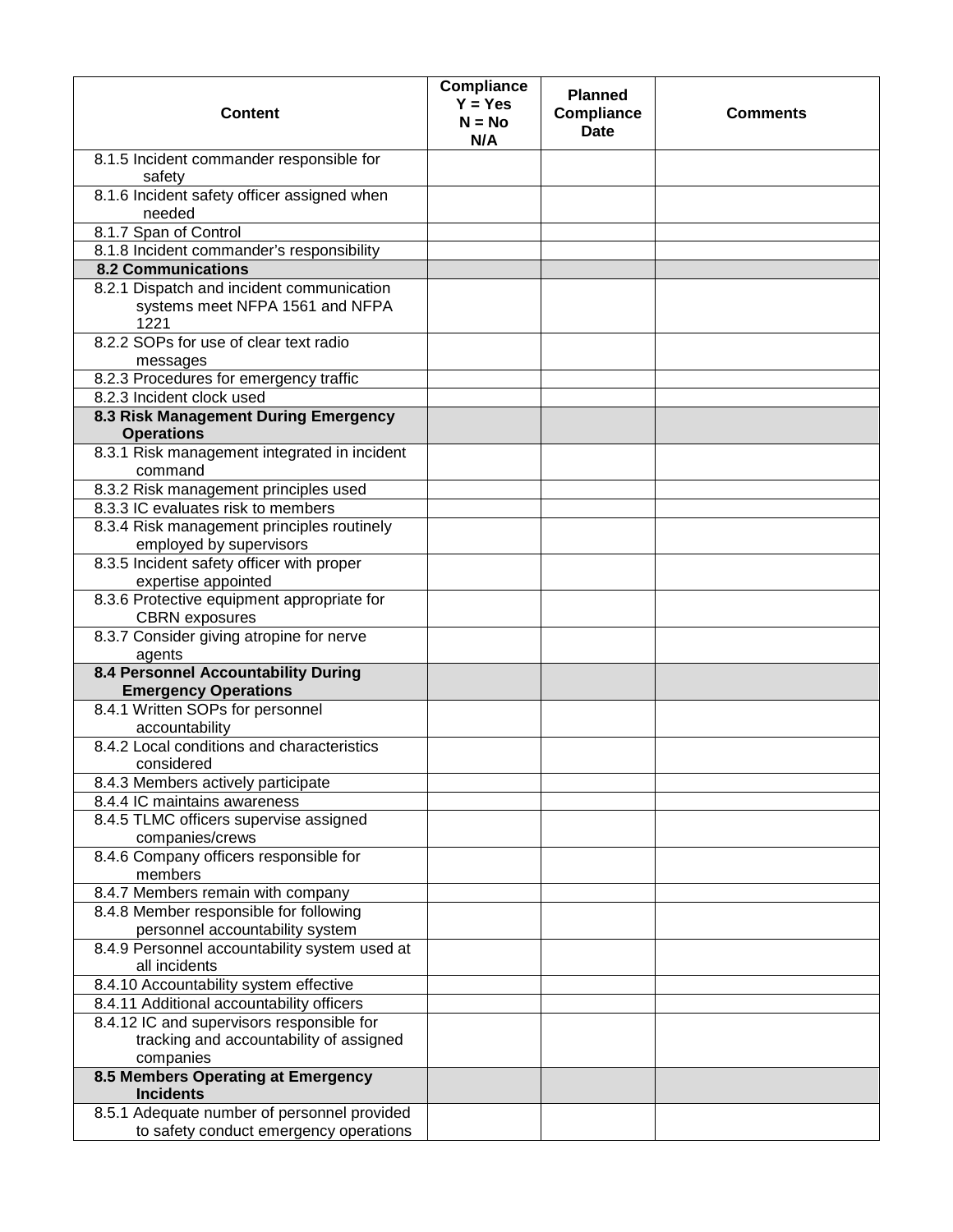| <b>Content</b>                                                                          | <b>Compliance</b><br>$Y = Yes$<br>$N = No$<br>N/A | <b>Planned</b><br><b>Compliance</b><br><b>Date</b> | <b>Comments</b> |
|-----------------------------------------------------------------------------------------|---------------------------------------------------|----------------------------------------------------|-----------------|
| 8.5.2 No evolutions outside of established<br>safety criteria                           |                                                   |                                                    |                 |
| 8.5.3 Inexperienced members directly<br>supervised                                      |                                                   |                                                    |                 |
| 8.5.4 Members operate in teams of two or<br>more                                        |                                                   |                                                    |                 |
| 8.5.5 Crew members in communication with<br>each other                                  |                                                   |                                                    |                 |
| 8.5.6 Crew members operate in proximity to<br>each other                                |                                                   |                                                    |                 |
| 8.5.7 Two in, two out in initial stages                                                 |                                                   |                                                    |                 |
| 8.5.8 At aircraft rescue and firefighting, IDLH<br>area within 75 Ft (23 m) of aircraft |                                                   |                                                    |                 |
| 8.5.9 Highest available level of EMS available<br>for special operations                |                                                   |                                                    |                 |
| 8.5.10 EMS personnel at hazmat operations<br>meet NFPA 473                              |                                                   |                                                    |                 |
| 8.5.11 IC requests EMS to be available                                                  |                                                   |                                                    |                 |
| 8.5.12 Members secured to aerial device                                                 |                                                   |                                                    |                 |
| 8.5.13 PPE and SCBA used by fire<br>investigators and others in IDLH<br>atmosphere      |                                                   |                                                    |                 |
| 8.5.14 Water rescue members wear personal                                               |                                                   |                                                    |                 |
| flotation devices                                                                       |                                                   |                                                    |                 |
| <b>8.6 Hazard Control Zones</b>                                                         |                                                   |                                                    |                 |
| 8.6.1 Hazard control zones established with<br>members wearing appropriate level of     |                                                   |                                                    |                 |
| <b>PPE</b><br>8.6.2 Hazard control zone perimeters                                      |                                                   |                                                    |                 |
| established                                                                             |                                                   |                                                    |                 |
| 8.6.3 Changes in perimeters communicated to<br>all members on scene                     |                                                   |                                                    |                 |
| 8.6.4 Hazard control zones identified                                                   |                                                   |                                                    |                 |
| 8.6.5 The IC ensures that the designation of                                            |                                                   |                                                    |                 |
| the appropriate protective clothing and<br>equipment is commensurate with the           |                                                   |                                                    |                 |
| hazard zone the member is operating in                                                  |                                                   |                                                    |                 |
| 8.6.6 All officers and members using<br>appropriate PPE within that zone                |                                                   |                                                    |                 |
| 8.6.7 The use of hazard control zones                                                   |                                                   |                                                    |                 |
| continued until the hazard have been                                                    |                                                   |                                                    |                 |
| mitigated                                                                               |                                                   |                                                    |                 |
| <b>8.7 Traffic Incidents</b>                                                            |                                                   |                                                    |                 |
| 8.7.1 Appropriate measures taken to protect<br>members                                  |                                                   |                                                    |                 |
| 8.7.2 SOPs for operations involving traffic<br>incidents                                |                                                   |                                                    |                 |
| 8.7.3 Apparatus and warning devices used to<br>protect members                          |                                                   |                                                    |                 |
| 8.7.4 Apparatus positioned to protect members                                           |                                                   |                                                    |                 |
| 8.7.5 Warning devices used for oncoming<br>traffic                                      |                                                   |                                                    |                 |
| 8.7.6 Warning device placement sensitive to<br>conditions                               |                                                   |                                                    |                 |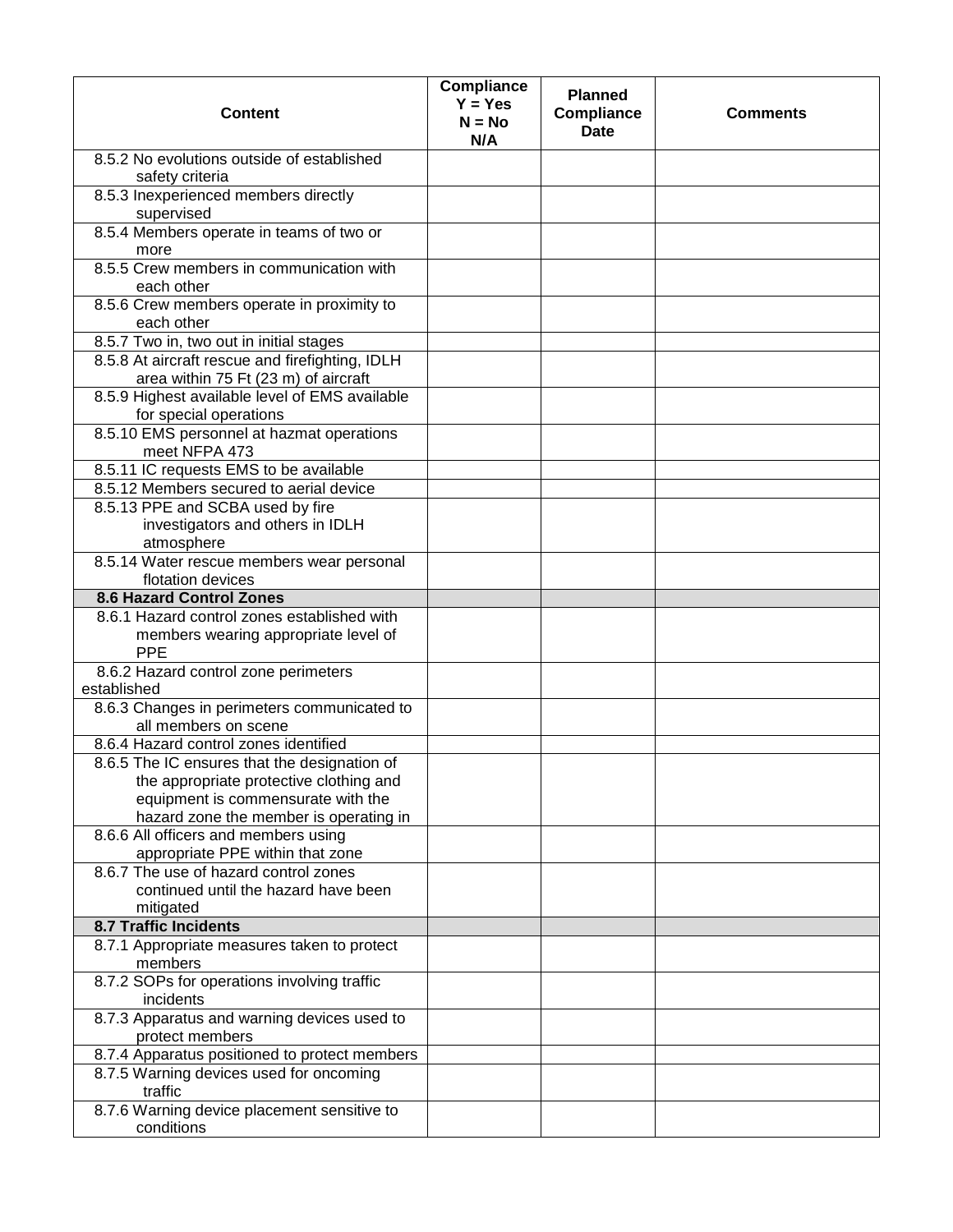| <b>Content</b>                                                                         | <b>Compliance</b><br>$Y = Yes$<br>$N = No$<br>N/A | <b>Planned</b><br><b>Compliance</b><br><b>Date</b> | <b>Comments</b> |
|----------------------------------------------------------------------------------------|---------------------------------------------------|----------------------------------------------------|-----------------|
| 8.7.7 First unit addresses traffic issues                                              |                                                   |                                                    |                 |
| 8.7.8 Members and victims in secure area                                               |                                                   |                                                    |                 |
| 8.7.9 Unneeded vehicles parked off roadway                                             |                                                   |                                                    |                 |
| 8.7.10 Members wear garments with visible                                              |                                                   |                                                    |                 |
| materials                                                                              |                                                   |                                                    |                 |
| 8.7.11 Members trained in traffic control                                              |                                                   |                                                    |                 |
| 8.8 Rapid Intervention for Rescue of<br><b>Members</b>                                 |                                                   |                                                    |                 |
| 8.8.1 Personnel provided for rescue of<br>members                                      |                                                   |                                                    |                 |
| 8.8.2.2 Standby members maintain awareness                                             |                                                   |                                                    |                 |
| 8.8.2.3 Standby members remain in<br>communication                                     |                                                   |                                                    |                 |
| 8.8.2.4 Standby member permitted to perform<br>other duties outside of the hazard area |                                                   |                                                    |                 |
| 8.8.2.5 Standby member restricted activities                                           |                                                   |                                                    |                 |
| 8.8.2.6 Standby members have full PPE and<br><b>SCBA</b>                               |                                                   |                                                    |                 |
| 8.8.2.7 Standby members don full PPE and<br>SCBA before entering hazardous area        |                                                   |                                                    |                 |
| 8.8.2.8 Standby member limitations                                                     |                                                   |                                                    |                 |
| 8.8.2 Rapid intervention crew deployed when                                            |                                                   |                                                    |                 |
| incident in no longer in initial stage                                                 |                                                   |                                                    |                 |
| 8.8.2.10 In immediate life-threatening                                                 |                                                   |                                                    |                 |
| situations, action to prevent loss of                                                  |                                                   |                                                    |                 |
| life permitted with less than four                                                     |                                                   |                                                    |                 |
| personnel                                                                              |                                                   |                                                    |                 |
| 8.8.4 Rapid invention crew equipped and<br>available                                   |                                                   |                                                    |                 |
| 8.8.6 Composure and structure or RIC flexible                                          |                                                   |                                                    |                 |
| 8.8.7 IC provides RIC's appropriate for incident                                       |                                                   |                                                    |                 |
| size                                                                                   |                                                   |                                                    |                 |
| 8.8.8 RIC status in early stages                                                       |                                                   |                                                    |                 |
| 8.8.11 RIC's for special operations                                                    |                                                   |                                                    |                 |
| 8.9 Rehabilitation During Emergency<br><b>Operations</b>                               |                                                   |                                                    |                 |
| 8.9.1 SOP for rehabilitation of members                                                |                                                   |                                                    |                 |
| 8.9.2 IC initiates rehabilitation per SOPs and<br><b>NFPA 1561</b>                     |                                                   |                                                    |                 |
| 8.9.3 On-scene rehabilitation to include<br>complete support                           |                                                   |                                                    |                 |
| 8.9.4 Each member responsible to                                                       |                                                   |                                                    |                 |
| communicate rehabilitation needs                                                       |                                                   |                                                    |                 |
| 8.9.5 Each Wildland fire fighter provided with 2<br>$qt$ $(2 L)$ of water              |                                                   |                                                    |                 |
| 8.10 Violence, Civil Unrest, or Terrorism                                              |                                                   |                                                    |                 |
| 8.10.1 Fire department not involved in activity                                        |                                                   |                                                    |                 |
| without law enforcement present                                                        |                                                   |                                                    |                 |
| 8.10.2 Fire department personnel not involved<br>in crowd control                      |                                                   |                                                    |                 |
| 8.10.3 SOPs for member safety at civil<br>disturbance                                  |                                                   |                                                    |                 |
| 8.10.4 Interagency agreement for protection of<br>members                              |                                                   |                                                    |                 |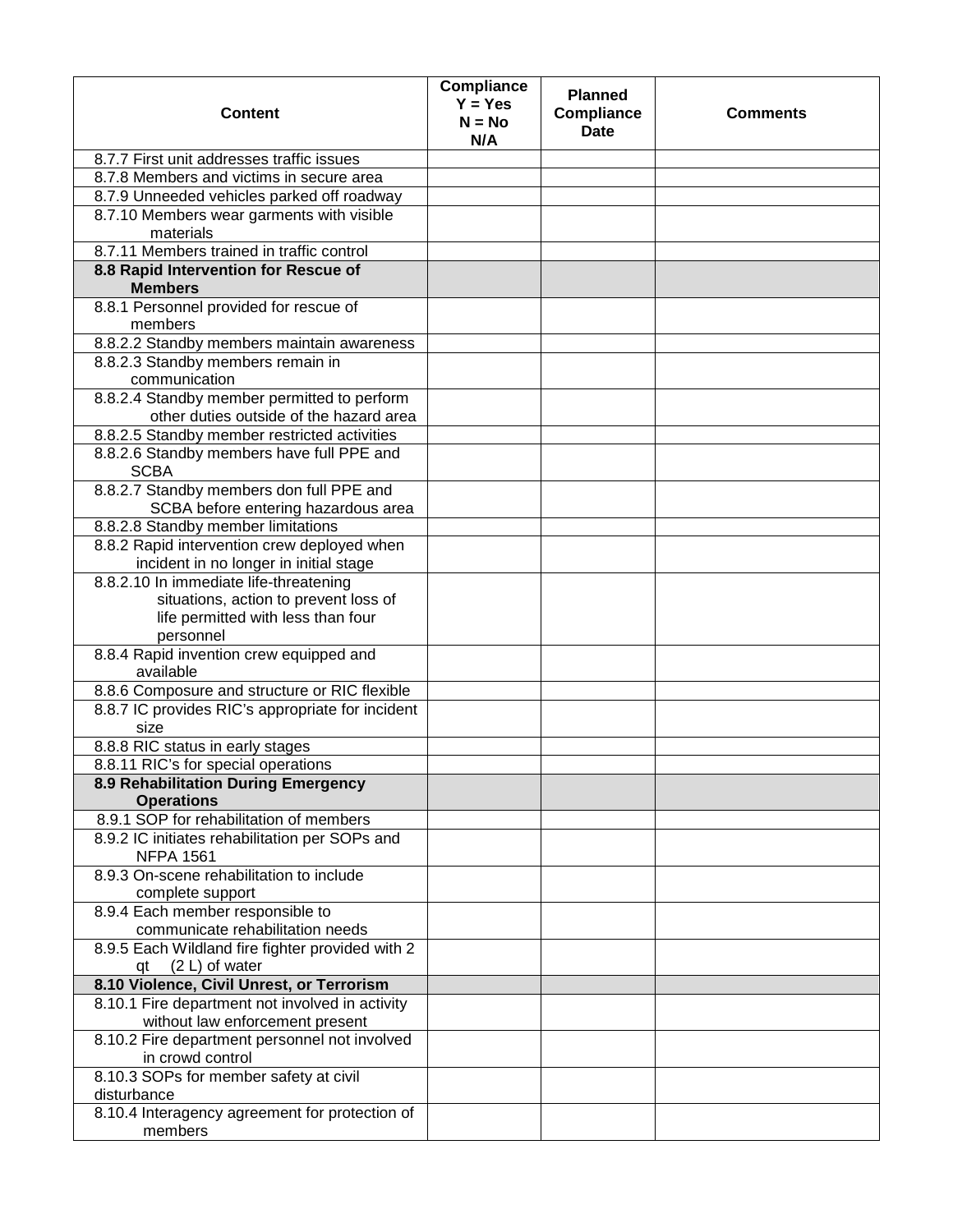| <b>Content</b>                                                                             | Compliance<br>$Y = Yes$<br>$N = No$<br>N/A | <b>Planned</b><br><b>Compliance</b><br><b>Date</b> | <b>Comments</b> |
|--------------------------------------------------------------------------------------------|--------------------------------------------|----------------------------------------------------|-----------------|
| 8.10.5 Communication to indicate life-and-<br>death situations                             |                                            |                                                    |                 |
| 8.10.6 Fire department to coordinate with law<br>enforcement                               |                                            |                                                    |                 |
| 8.10.7 Fire department IC identifies and reacts<br>to violent situations                   |                                            |                                                    |                 |
| 8.10.8 Fire department IC communicates with<br>law enforcement IC                          |                                            |                                                    |                 |
| 8.10.9 Stage resources in a safe area until<br>scene secure                                |                                            |                                                    |                 |
| 8.10.10 Secure law enforcement or withdraw<br>when violence occurs                         |                                            |                                                    |                 |
| 8.10.11 Body armor used only by members<br>trained and qualified                           |                                            |                                                    |                 |
| 8.10.12 Members supporting SWAT<br>operations trained and operating under<br><b>SOPs</b>   |                                            |                                                    |                 |
| 8.11 Post-Incident Analysis                                                                |                                            |                                                    |                 |
| 8.11.1 SOPs for standardized post-incident<br>critique                                     |                                            |                                                    |                 |
| 8.11.2 Incident safety officer involved in<br>critique                                     |                                            |                                                    |                 |
| 8.11.3 Review of conditions and actions on the<br>safety and health of members.            |                                            |                                                    |                 |
| 8.11.4 Identify needed action to improve<br>welfare of members                             |                                            |                                                    |                 |
| 8.11.5 Analysis includes standard action plan                                              |                                            |                                                    |                 |
| <b>Chapter 9 Facility Safety</b>                                                           |                                            |                                                    |                 |
| 9.1 Safety Standards                                                                       |                                            |                                                    |                 |
| 9.1.1 Comply with codes                                                                    |                                            |                                                    |                 |
| 9.1.2 Facilities for disinfecting, cleaning, and<br>storage per NFPA 1581                  |                                            |                                                    |                 |
| 9.1.3 All facilities comply with NFPA 101                                                  |                                            |                                                    |                 |
| 9.1.3.1 All facilities have smoke detectors<br>9.1.3.4 All facilities have carbon monoxide |                                            |                                                    |                 |
| detectors                                                                                  |                                            |                                                    |                 |
| 9.1.5 Methods to prevent exhaust exposure<br>9.1.6 Contaminated PPE not in living and      |                                            |                                                    |                 |
| sleeping areas<br>9.1.7 Smoke-free facilities                                              |                                            |                                                    |                 |
| 9.1.8 Pole holes secured                                                                   |                                            |                                                    |                 |
|                                                                                            |                                            |                                                    |                 |
| 9.2 Inspections<br>9.2.1 Annual code inspection                                            |                                            |                                                    |                 |
| 9.2.2 Inspections documented                                                               |                                            |                                                    |                 |
| 9.2.3 Monthly safety and health inspection                                                 |                                            |                                                    |                 |
| 9.3 Maintenance and Repairs                                                                |                                            |                                                    |                 |
| 9.3 System to maintain facilities and correct<br>safety or health hazards                  |                                            |                                                    |                 |
| <b>Chapter 10 Medical and Physical</b><br><b>Requirements</b>                              |                                            |                                                    |                 |
| <b>Chapter 10.1 Medical Requirements</b>                                                   |                                            |                                                    |                 |
| 10.1.1 Medical qualified before becoming a                                                 |                                            |                                                    |                 |
| member                                                                                     |                                            |                                                    |                 |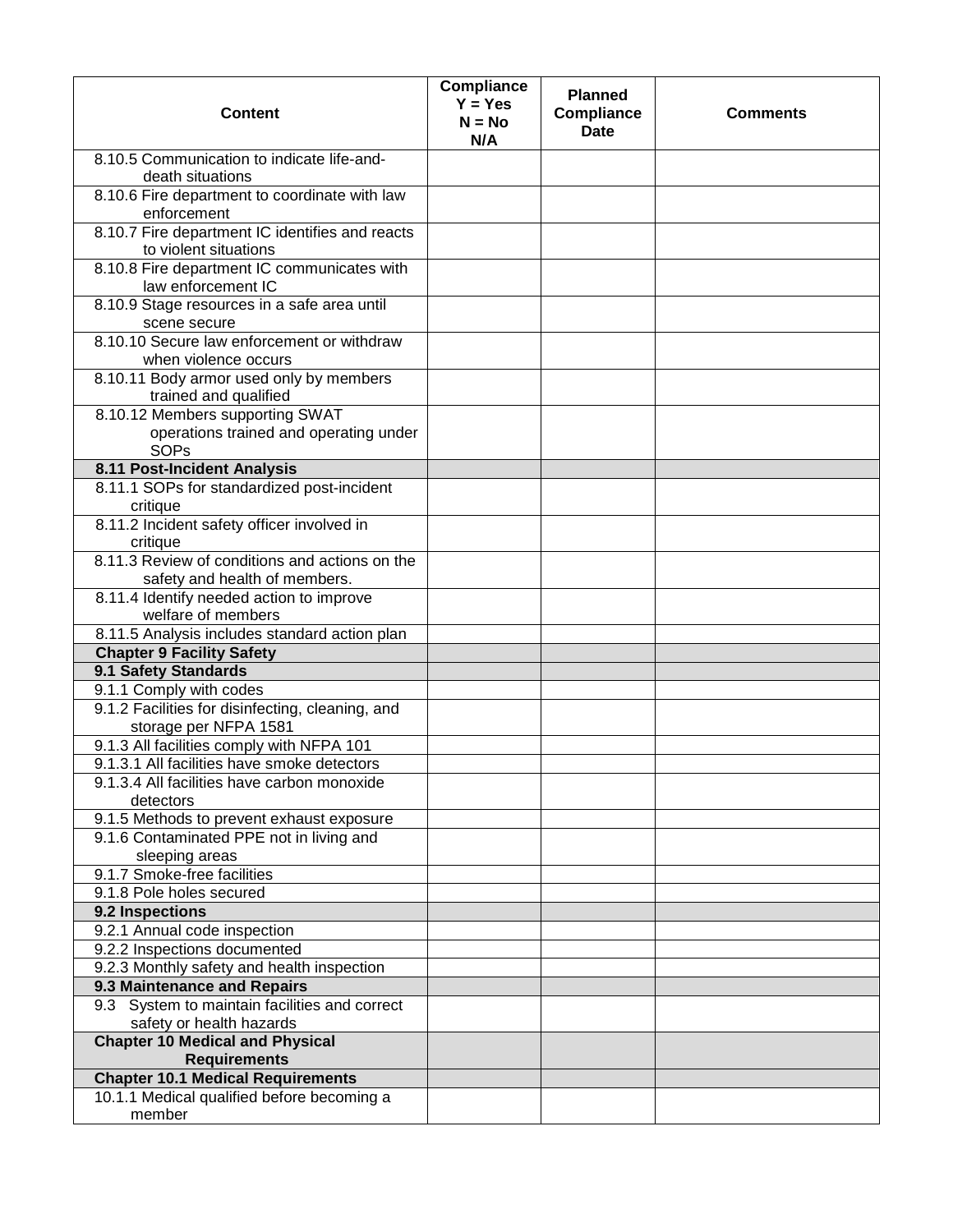| <b>Content</b>                                                                    | <b>Compliance</b><br>$Y = Yes$<br>$N = No$<br>N/A | <b>Planned</b><br>Compliance<br><b>Date</b> | <b>Comments</b> |
|-----------------------------------------------------------------------------------|---------------------------------------------------|---------------------------------------------|-----------------|
| 10.1.2 Medical evaluation considers risks and<br>functions associated with duties |                                                   |                                             |                 |
| 10.1.3 Candidates and members meet NFPA<br>1582                                   |                                                   |                                             |                 |
| 10.1.2 Aircraft pilots comply with FAA<br>regulations                             |                                                   |                                             |                 |
| 10.1.5 Members under influence of drugs or<br>alcohol excluded from participation |                                                   |                                             |                 |
| 10.2 Physical Performance Requirements                                            |                                                   |                                             |                 |
| 10.2.1 Fire department develops requirements                                      |                                                   |                                             |                 |
| 10.2.2 Candidates qualified prior to training                                     |                                                   |                                             |                 |
| 10.2.3 Members annually qualified                                                 |                                                   |                                             |                 |
| 10.2.4 Members not qualified not involved in                                      |                                                   |                                             |                 |
| emergency operations                                                              |                                                   |                                             |                 |
| 10.2.5 Physical performance rehabilitation                                        |                                                   |                                             |                 |
| program available                                                                 |                                                   |                                             |                 |
| 10.3 Health and Fitness                                                           |                                                   |                                             |                 |
| 10.3.1 Health and fitness program meets<br><b>NFPA 1583</b>                       |                                                   |                                             |                 |
| 10.3.2 Fitness levels determined by<br>individual's assigned functions            |                                                   |                                             |                 |
| 10.3.3 Health and fitness coordinator<br>administers the program                  |                                                   |                                             |                 |
| 10.4 Confidential Health Data Base                                                |                                                   |                                             |                 |
| 10.4.1 Individual health file for each member                                     |                                                   |                                             |                 |
| 10.4.2 Health file complete                                                       |                                                   |                                             |                 |
| 10.4.3 Composite data base for analysis                                           |                                                   |                                             |                 |
| 10.4.4 Autopsy results in health data base                                        |                                                   |                                             |                 |
| 10.5 Infection Control                                                            |                                                   |                                             |                 |
| 10.5.1 Fire department limits or prevents                                         |                                                   |                                             |                 |
| member's exposure                                                                 |                                                   |                                             |                 |
| 10.5.2 Infection control program meets NFPA<br>1581                               |                                                   |                                             |                 |
| 10.6 Fire Department Physician                                                    |                                                   |                                             |                 |
| 10.6.1 Fire department licensed physician                                         |                                                   |                                             |                 |
| officially designated                                                             |                                                   |                                             |                 |
| 10.6.2 Provides medical guidance in                                               |                                                   |                                             |                 |
| management of safety and health                                                   |                                                   |                                             |                 |
| program                                                                           |                                                   |                                             |                 |
| 10.6.4 Available on urgent basis                                                  |                                                   |                                             |                 |
| 10.6.5 Health and safety officer and health                                       |                                                   |                                             |                 |
| fitness coordinator liaison with                                                  |                                                   |                                             |                 |
| physician                                                                         |                                                   |                                             |                 |
| <b>Chapter 11 Behavioral Health and Wellness</b><br><b>Programs</b>               |                                                   |                                             |                 |
| 11.1 Behavioral Health Program                                                    |                                                   |                                             |                 |
| 11.1.1. Provide member assistance program                                         |                                                   |                                             |                 |
| 11.1.2 Program refers members to appropriate<br>health care services              |                                                   |                                             |                 |
| 11.1.3 Written policy on alcoholism and                                           |                                                   |                                             |                 |
| substance abuse                                                                   |                                                   |                                             |                 |
| 11.1.4 Written rules for records                                                  |                                                   |                                             |                 |